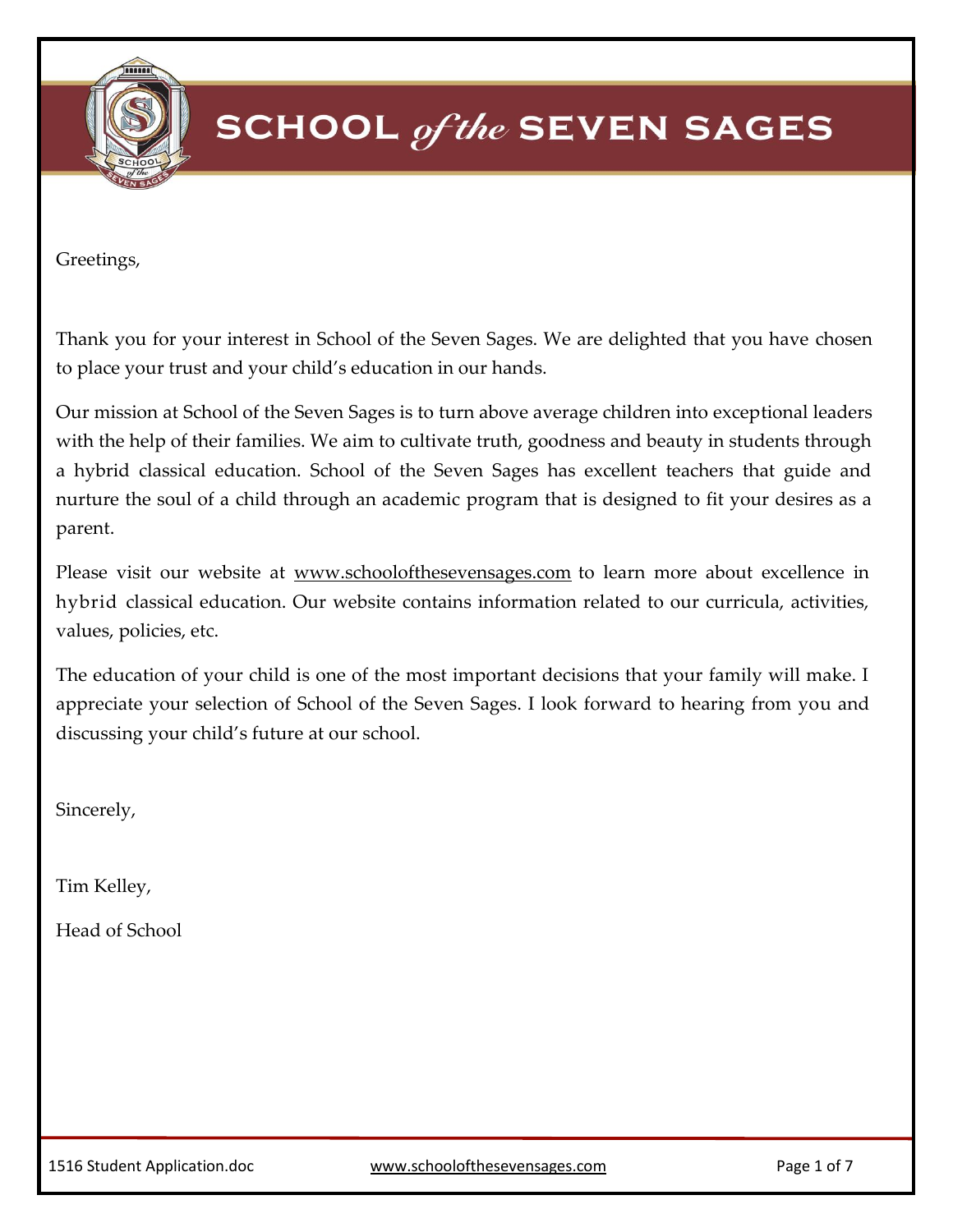

### Admission Process for New Families

Items required for admission:

- $\Box$  A completed application
- Non-refundable application fee of \$150
- $\Box$  Two (2) recent letters of recommendation
- $\Box$  Copies of the most recent 2 years report cards (if applicable)
- $\Box$  A small portfolio of the student's work
- Cognitive Abilities Test scores for all 3 categories (Verbal, Quantitative, and Nonverbal)
- □ Score for the Stanford-Binet Intelligence Scales (5<sup>th</sup> edition) OR the Wechsler Intelligence Scale for children

(WISC) version V

 $\Box$  Reservation fee of \$2,500 (credited towards tuition)

#### **NEW FAMILIES ADMISSIONS PROCESS**

- 1. **Explore the School of the Seven Sages' philosophy, mission, and values.** Parents are encouraged to review the details about the School of the Seven Sages on our website and to speak with a teacher or administrator prior to applying. If both parties see the model, in general, and the school in particular, as the best possible opportunity for the child, complete an application.
- 2. **Apply.** Download the application, complete it, and return it to the school.
- 3. **Schedule required testing.**
- 4. **Schedule a family interview.** During the interview any questions that you might have will be personally answered. How the school best serves your family needs will be discussed. School expectations of parent and child will be clarified. Each parent and all children applying to the School of the Seven Sages must be present for the interview.
- 5. **Letter of Acceptance.** Based upon all the items included with the application, the family interview, and available space at the school, the school will either approve or deny your application for that school year. You will receive a notification letter that will either state that the student(s) has been accepted for enrollment, has been accepted but placed on a waiting list or has not been accepted.
- 6. **After acceptance,** and prior to the first day of school, parents must submit immunizations record (or waiver), emergency contact information, parent-teacher-student pledge, name and photo release form, creative work release form and other relevant documents.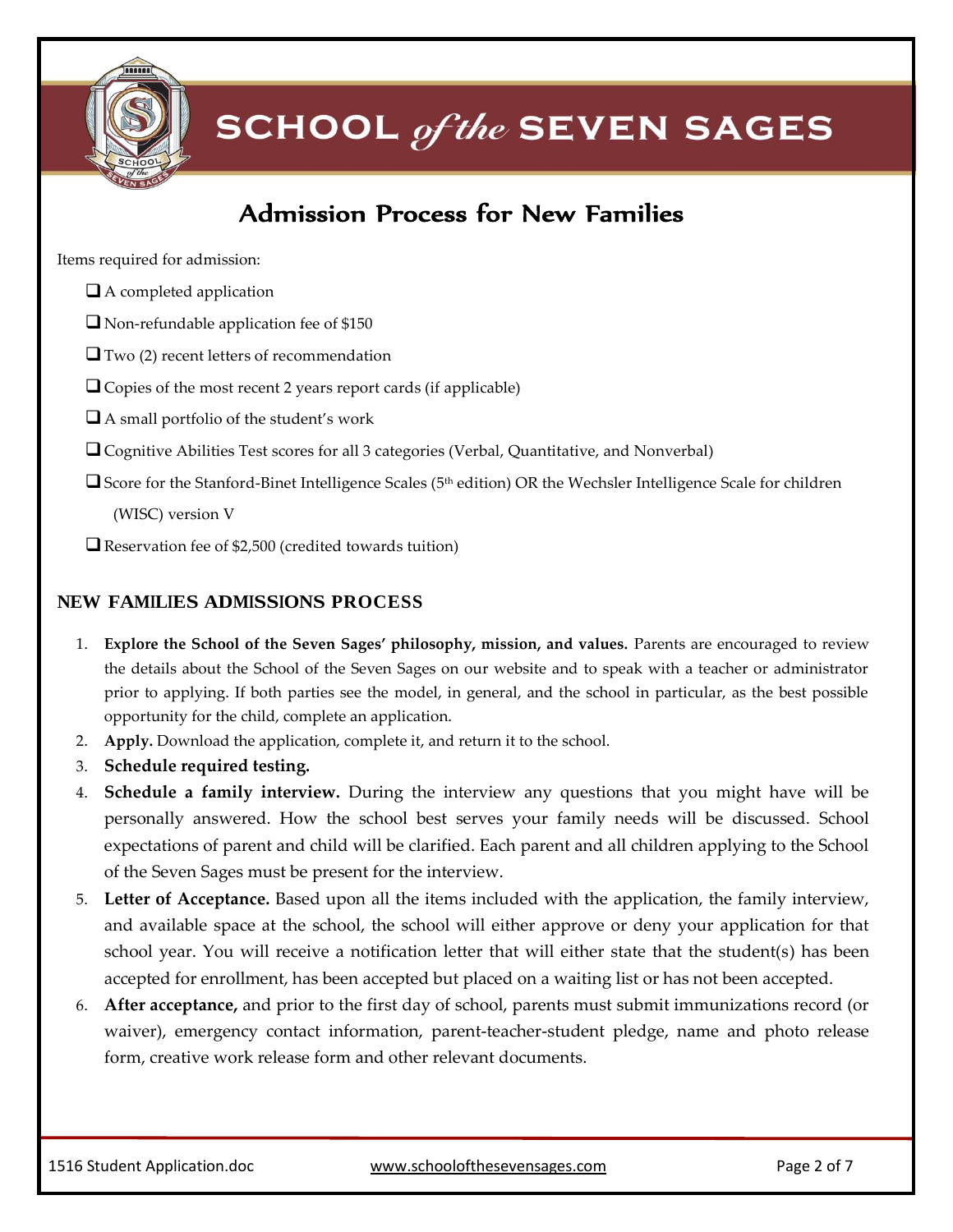

### **Application for Admission**

Picture of child

A non-refundable \$150 application fee is due with this application. This payment, along with your application, is required to begin the admissions process.

(Optional)

#### **I. Name of Child Applying For Admission:**

| Child's Name: |                                                                                                                               | DOB: | Gender:                       | Grade Applying to: |  |
|---------------|-------------------------------------------------------------------------------------------------------------------------------|------|-------------------------------|--------------------|--|
| П.            | <b>Family Information:</b>                                                                                                    |      |                               |                    |  |
|               |                                                                                                                               |      |                               |                    |  |
|               | Father's Profession: Mother's Profession: Mother's Profession:                                                                |      |                               |                    |  |
|               |                                                                                                                               |      |                               |                    |  |
|               |                                                                                                                               |      |                               |                    |  |
|               |                                                                                                                               |      |                               |                    |  |
|               |                                                                                                                               |      |                               |                    |  |
|               |                                                                                                                               |      |                               |                    |  |
|               |                                                                                                                               |      |                               |                    |  |
|               |                                                                                                                               |      |                               |                    |  |
|               | School of the Seven Sages admits students of any race, color, national or ethnic origin to all the rights, privileges,        |      |                               |                    |  |
|               | programs, and activities generally accorded or made available to students at the school. It does not discriminate on the      |      |                               |                    |  |
|               | basis of race, color, national and ethnic origin in administration of its educational policies, admissions policies, athletic |      |                               |                    |  |
|               | programs, and other school administered programs and activities.                                                              |      |                               |                    |  |
|               | 1516 Student Application.doc                                                                                                  |      | www.schoolofthesevensages.com | Page 3 of 7        |  |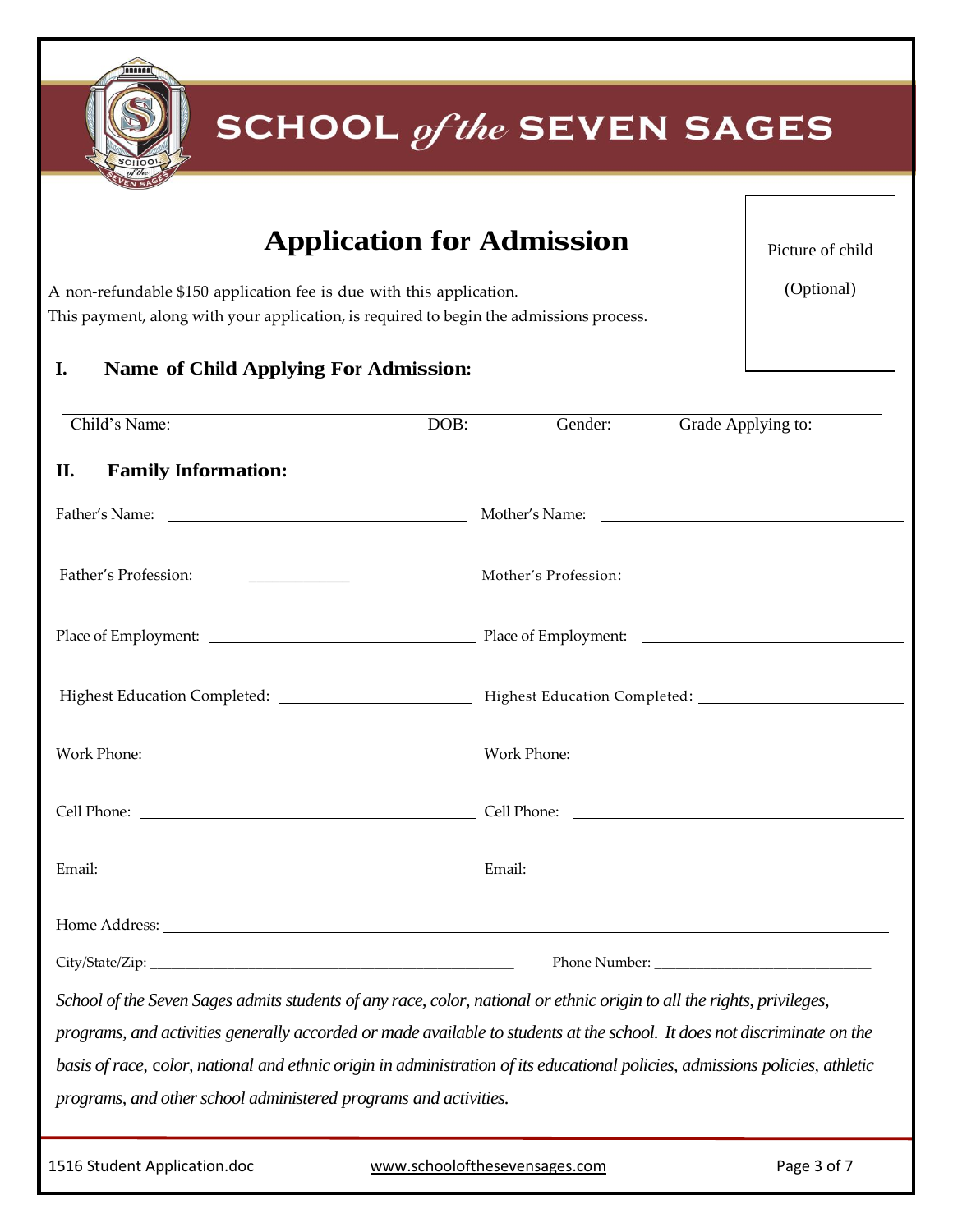#### **III. Student Information**

List all of the schools your child has previously attended beginning with the mostrecent. *PLEASE INCLUDE THE FULL ADDRESS OF EACH SCHOOL.* If more space is needed, a separate sheet of paper may be used.

| School Name | School Address | Dates: |       | Grade Completed |
|-------------|----------------|--------|-------|-----------------|
|             |                | To:    | From: |                 |
|             |                |        |       |                 |
|             |                |        |       |                 |
|             |                |        |       |                 |

The School of the Seven Sages is not staffed to teach children with learning disabilities or behavioral issues.

We would appreciate your assistance in answering the following questions as **candidly and honestly as possible**.

1. Does your child have any special learning needs (*ADD, ADHD, Dyslexia, etc.*) that would require special attention in a traditional classroom setting?  $\Box$  Yes  $\Box$  No

If yes, please explain: \_\_\_\_\_\_\_\_\_\_\_\_\_\_\_\_\_\_\_\_\_\_\_\_\_\_\_\_\_\_\_\_\_\_\_\_\_\_\_\_\_\_\_\_\_\_\_\_\_\_\_\_\_\_\_\_\_\_\_\_\_\_\_\_\_\_\_\_\_\_\_\_\_\_\_\_\_\_\_\_\_\_

2. Has your child ever been referred for testing or placed in a special program?  $\Box$  Yes  $\Box$  No

If yes, please explain:

3. Has your child ever seen or been referred to a counselor/doctor/psychiatrist for any type of social, behavioral,

emotional, or mental issue?  $\Box$  Yes  $\Box$  No

If yes, please explain:

4. Has your child ever taken medication for a learning or behavioral issue?  $\Box$  Yes  $\Box$  No

If yes, please explain:

1516 Student Application.doc [www.schoolofthesevensages.com](http://www.schoolofthesevensages.com/) Page 4 of 7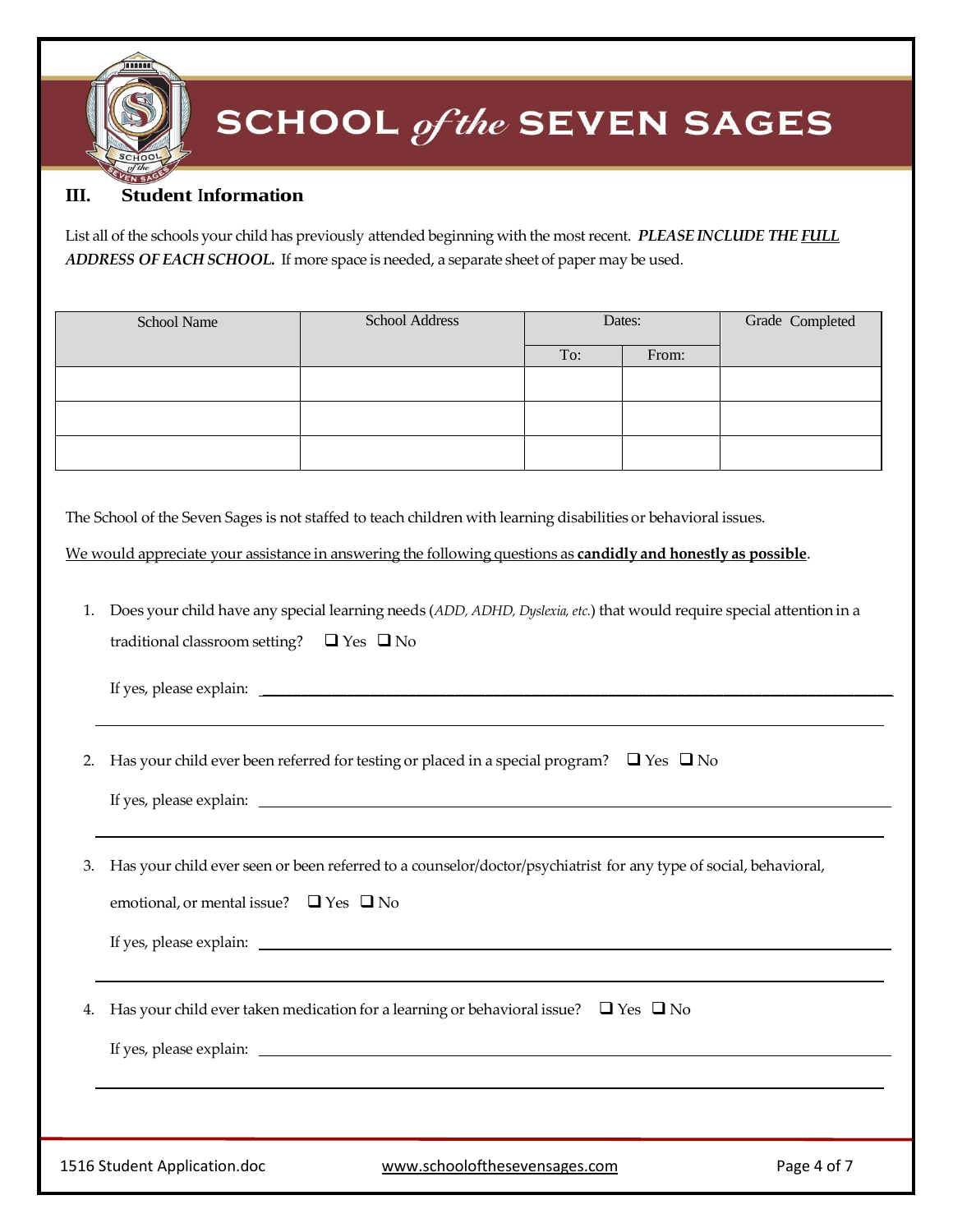|    | <br><b>SCHOOL</b> of the SEVEN SAGES                                                                                                                                                                                                   |
|----|----------------------------------------------------------------------------------------------------------------------------------------------------------------------------------------------------------------------------------------|
|    |                                                                                                                                                                                                                                        |
| 5. | Has your child ever experienced any disciplinary problems at a previous school? (i.e., Has a teacher or administrator<br>EVER contacted you regarding your child's behavior?) $\Box$ Yes $\Box$ No                                     |
| 6. | Has your child ever repeated a grade for any reason? $\Box$ Yes $\Box$ No                                                                                                                                                              |
| 7. | Does your child have any special interests or hobbies we should know about? $\Box$ Yes $\Box$ No                                                                                                                                       |
| 8. | Please describe any physical challenges (heart, hearing difficulties, speech impediments, asthma, allergies, etc.) and any serious<br>illnesses, conditions, diseases, injuries, or hospitalizations.                                  |
|    | 9. If a conflict arises between you (or your child) and the classroom teacher or an administrator, in your attempt to resolve the<br>conflict, at what point, if any, would you communicate with other parents?                        |
|    | 10. Which virtues would you most like your child to exhibit?<br><u>Letting and the contract of the set of the set of the set of the set of the set of the set of the set of the set of the set of the set of the set of the set of</u> |
|    | 11. If you found that your child was struggling academically, how would you respond? _________________________                                                                                                                         |
|    |                                                                                                                                                                                                                                        |
|    | 1516 Student Application.doc<br>www.schoolofthesevensages.com<br>Page 5 of 7                                                                                                                                                           |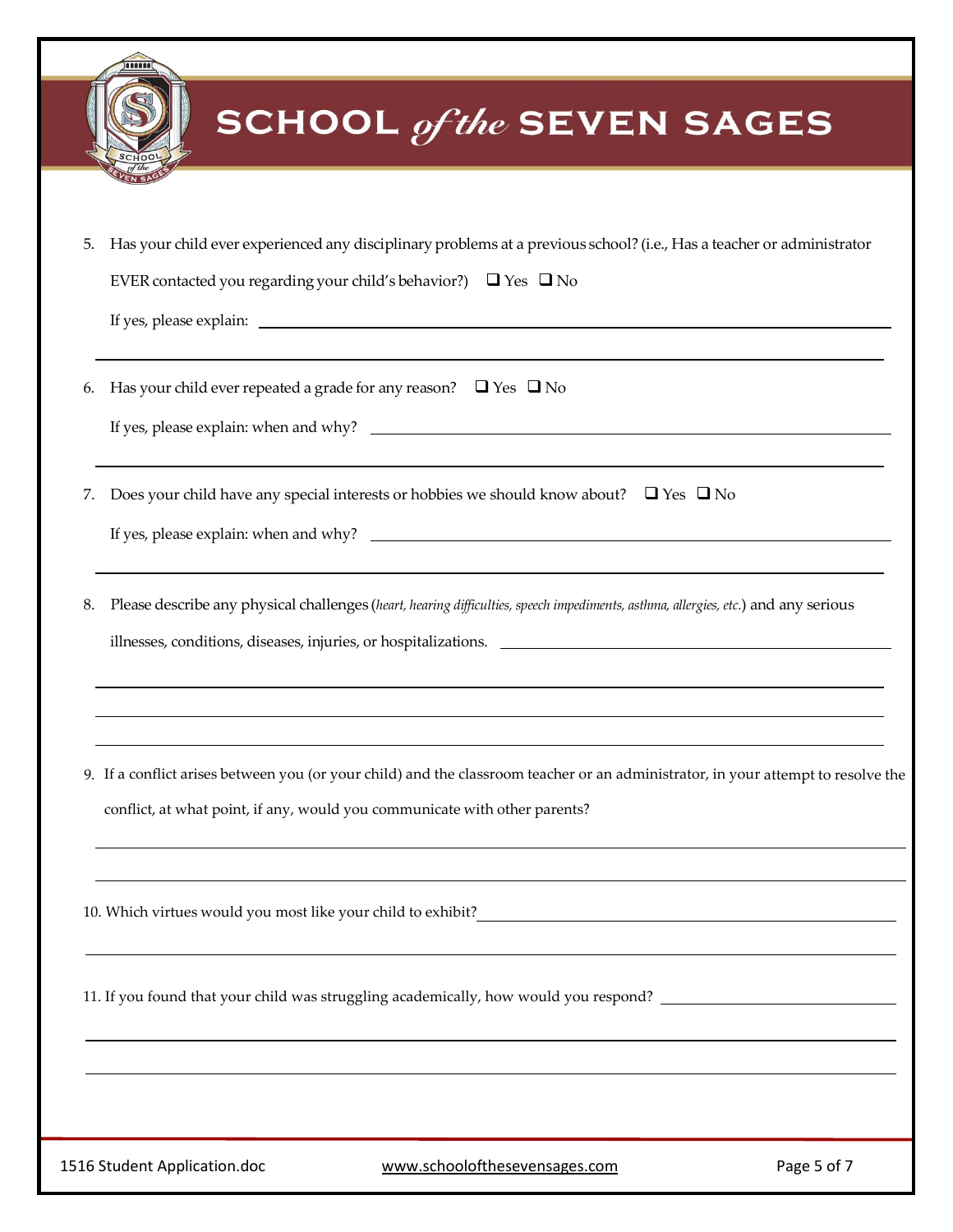|     | <b>SCHOOL</b> of the SEVEN SAGES                                                                                                                                                                                                                                                                                                                                                                                                                                                                                                                                 |  |
|-----|------------------------------------------------------------------------------------------------------------------------------------------------------------------------------------------------------------------------------------------------------------------------------------------------------------------------------------------------------------------------------------------------------------------------------------------------------------------------------------------------------------------------------------------------------------------|--|
| IV. | <b>Goals and Expectations</b>                                                                                                                                                                                                                                                                                                                                                                                                                                                                                                                                    |  |
|     | Do you agree to abide by the policies stated in the School of Seven Sages' website?<br>$\Box$ Yes $\Box$ No                                                                                                                                                                                                                                                                                                                                                                                                                                                      |  |
| 2.  | Have you read the School of Seven Sages' Parent-Teacher-Student Pledge? □ Yes □ No                                                                                                                                                                                                                                                                                                                                                                                                                                                                               |  |
| 3.  | Are there any points in our Parent-Teacher-Student Pledge which do not meet with your expectations? $\Box$ Yes $\Box$ No                                                                                                                                                                                                                                                                                                                                                                                                                                         |  |
| 4.  |                                                                                                                                                                                                                                                                                                                                                                                                                                                                                                                                                                  |  |
| 5.  | How do you believe a hybrid classical education will benefit your child?                                                                                                                                                                                                                                                                                                                                                                                                                                                                                         |  |
|     | How many hours per week will you be able to spend homeschooling your child? Separate hours by mother and father.                                                                                                                                                                                                                                                                                                                                                                                                                                                 |  |
| 7.  | Please note any concerns you might have regarding your child's academic and/or social development.                                                                                                                                                                                                                                                                                                                                                                                                                                                               |  |
|     | My signature below evidences that the information in this application is correct to the best of my understanding. I also state<br>that I have read the School of the Seven Sages policies and I understand that it constitutes the beliefs of the school, and that<br>I agree to have my children taught in accordance with it. My signature below also affirms that if my child is admitted to<br>School of the Seven Sages, I agree to faithfully and fully abide by the policies of the school as stated under the policies section<br>of the school website. |  |
|     |                                                                                                                                                                                                                                                                                                                                                                                                                                                                                                                                                                  |  |
|     | Date: the contract of the contract of the contract of the contract of the contract of the contract of the contract of the contract of the contract of the contract of the contract of the contract of the contract of the cont                                                                                                                                                                                                                                                                                                                                   |  |

|  |  | 1516 Student Application.doc |  |
|--|--|------------------------------|--|
|--|--|------------------------------|--|

[www.schoolofthesevensages.com](http://www.schoolofthesevensages.com/) Page 6 of 7